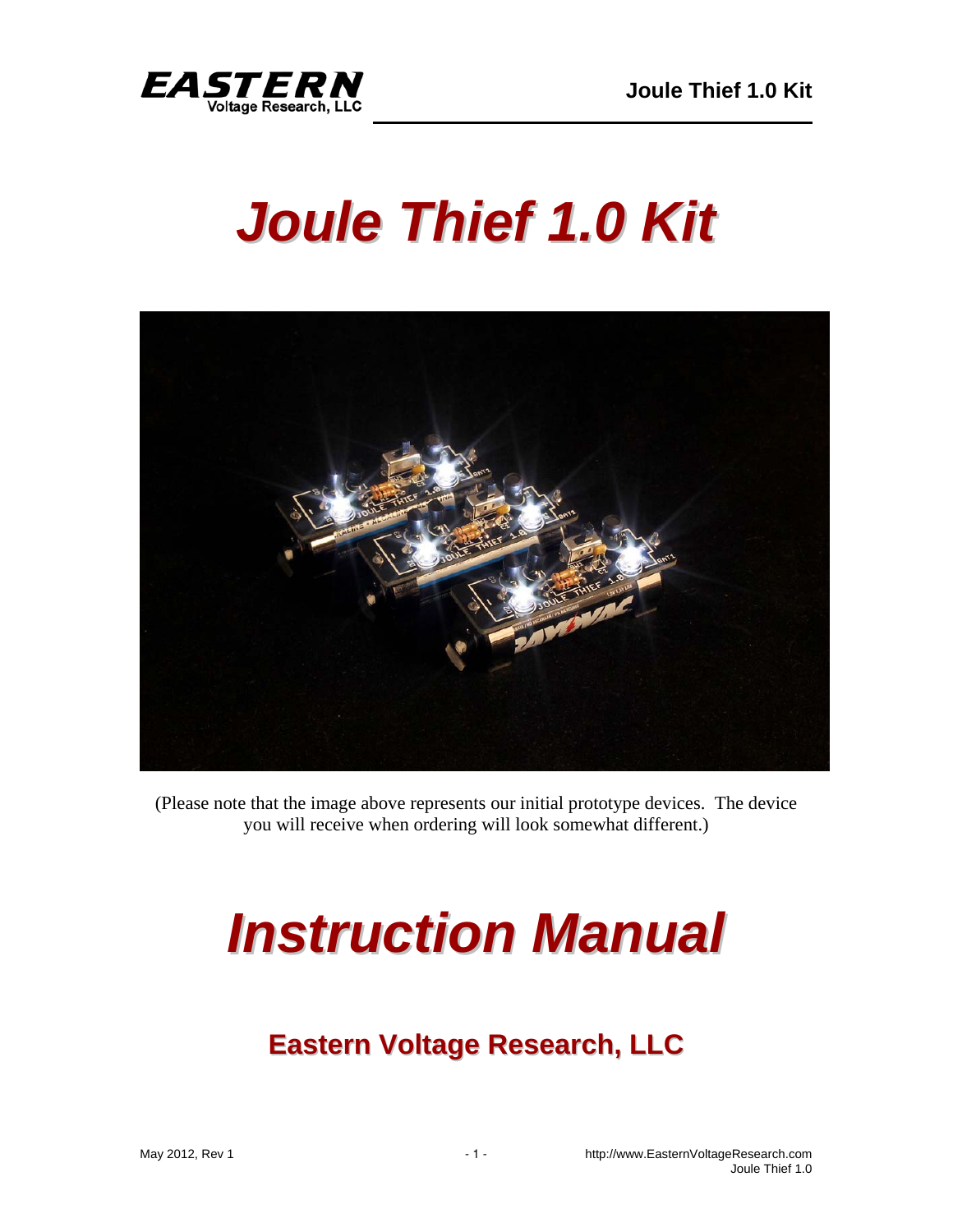



### **Introduction to the Joule Thief 1.0 Kit**

Thank you for purchasing the Joule Thief 1.0. Our Joule Thief 1.0 kit has been one of our most popular educational kits we originally offered only through the various outreach programs we conducted here at Eastern Voltage Research. We recently decided to offer this kit to the public and the feedback thus far has been extremely positive. So what is a Joule Thief? Well, simply put, a Joule Thief is simply a circuit that utilizes the remaining energy in an almost drained battery and uses that remaining energy to power some type of electrical load or as in this case, two (2) LEDs. Its a fun way to use up all those "dead" batteries you have lying around and put them to work in the form of a very bright LED light source. The LEDs we utilize in our Joule Thief 1.0 kit are ultrabright white LEDs which have a 110 degree viewing angle which is capable of illuminating an entire room if its dark. A few of these can be extremely handy when the power goes out in your house or on a camping trip. They are also very popular with the kids. Whenever I leave my Joule Thief kits left unattended, my 4 year old son always manages to sneak and take them away to play with them. They are so fun and the light they produce is spectacular!

Joule Thief circuits have been around for a very long time. There are many different variations on the traditional Joule Thief theme, but they are all practically the same. The Joule Thief 1.0 circuit is based on a conventional switching boost converter design, in that it contains a single inductor and a switch, when operated, creates a higher voltage than the input battery voltage. The classical Joule Thief circuit utilizes a custom wound transformer with feedback winding, however, we have always felt this was a bit difficult and tedious to wind, so decided to use a conventional boost circuit that uses an off-theshelf inductor instead of the transformer. In this particular case, the boost circuit converts takes the energy from an AA or similar battery which can have an output voltage of anywhere between 0.8V and 1.5V, and converts it to 6V to power two (2) white (or other color) LEDs.

Notice to Beginners: If you are a first time kit builder, you may find this instruction manual easier to understand than expected. Each component in this kit has an individual check box, while a detailed description of each component is provided as well. If you follow each step in the instruction manual in order, and practice good soldering and kit building skills, the kit is next to fail-safe.



#### **Please read this manual in its entirety before building, testing, or operating your kit!**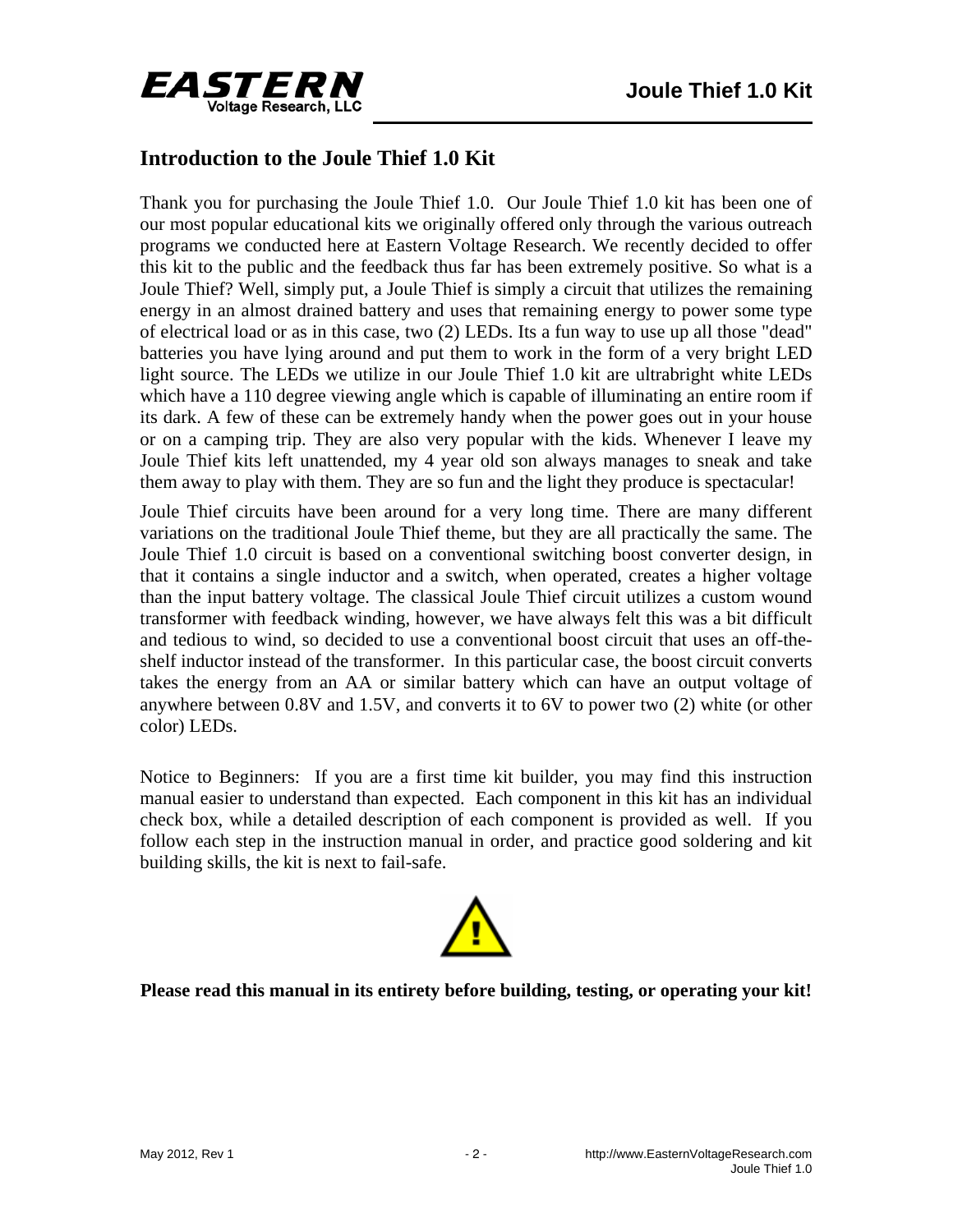

## **Circuit Description**

The Joule Thief 1.0 kit is basically a simple boost converter power supply that converts the low voltage of an AA battery (typically 0.8 to 1.5V) to a higher voltage of 6V to power two (2) LEDs. Just as in classic boost converter, there is an inductor, L1, and a switch, Q2. Energy is stored in the inductor during the ON period of switch, Q2, and then the energy is released when the switch, Q1 is turned OFF. There are three (3) primary switching cycles of operation which are described in more detail below:

#### **SWITCHING CYCLE 1**

Power is first applied to the circuit when switch, SW1, is closed. Current from the battery, BAT1, flows through the 1k resistor into the base of Q2 turning Q2 ON. This causes current to begin flowing from the battery through inductor, L1.

#### **SWITCHING CYCLE 2**

As current begins flowing through inductor, L1, this causes a voltage to begin charging up across capacitor, C1, which eventually charges up sufficient enough at the base of Q1 to turn Q1 ON. C1 is charged directly from the battery through resistors R1 and R2. Thus, the time constant of the switching is determined by the combined resistance of R1+R2 and capacitance, C1. When Q1 turns ON, it pulls the base of Q2 to GND and turns Q2 OFF. Once Q2 switches OFF, current stops flowing through inductor, L1. Because the current in an inductor cannot stop instantaneously, the inductor induces a large voltage across itself in an attempt to maintain current flow. This voltage (6V) is created across the inductor to allow current to keep flowing through itself. The voltage, is developed across LEDs, D1 and D2, and cause them to illuminate.

The oscilloscope plot below shows the voltage output of the Joule Thief which is across the two (2) LEDs. The output voltage is 6.40V, which is the sum of the two (2) LEDs forward voltages. The output current through the two (2) LEDs is approximately 50mA peak at a duty cycle of 12%. The effective average output current being applied to the LEDs is approximately 6mA (50mA \* 0.12%) for this particular battery being used.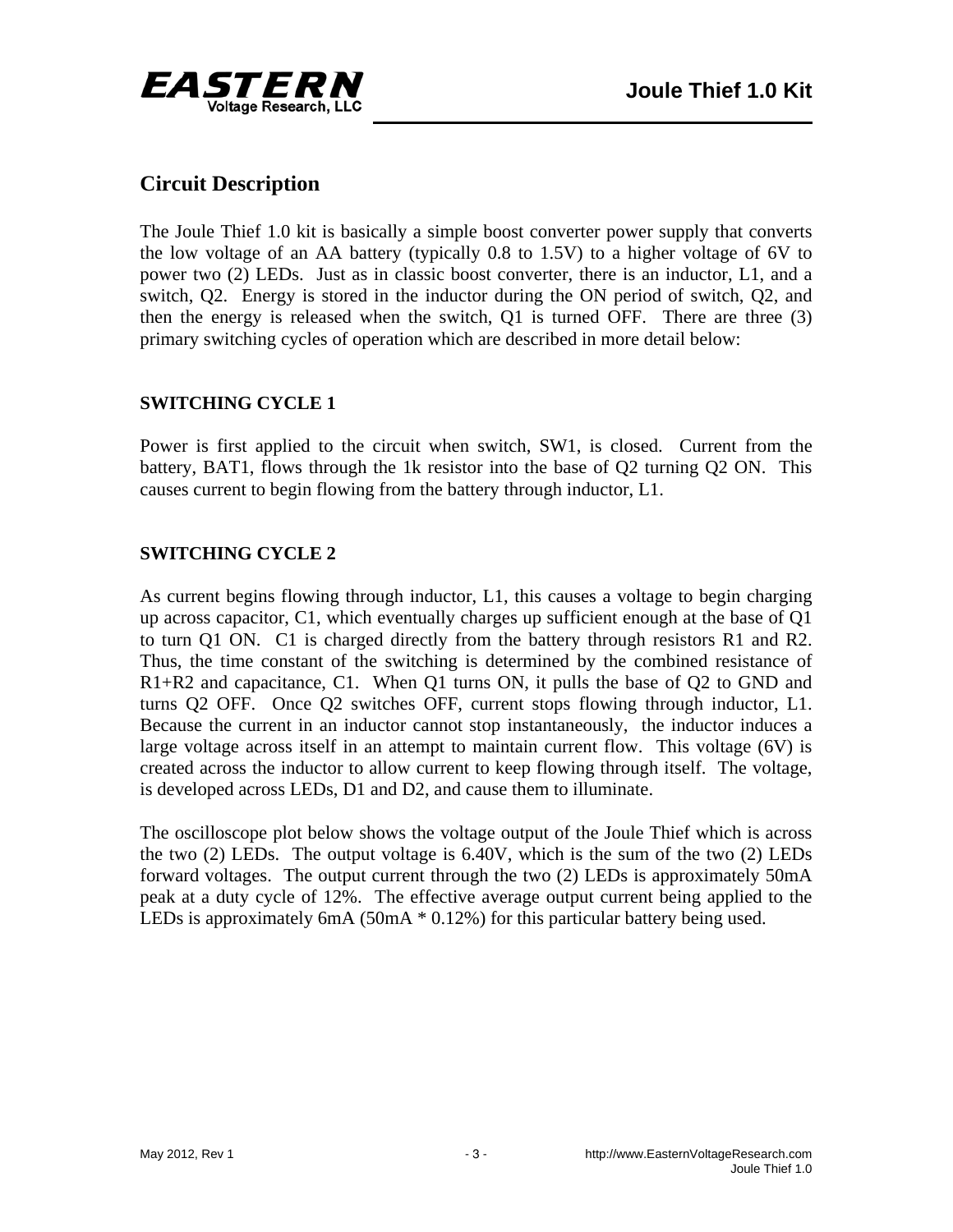



LED Output Voltage and Current (Yellow = Output Voltage 2V/div) (Green = Output Current 20mA/div)

#### **SWITCHING CYCLE 3**

Once Q1 turns ON and Q2 turns OFF, C1 begins discharging its energy through current limiting resistor, R3, and through the base of Q1. R3 is used to prevent the peak discharge currents from C1 from overly stressing the base-emitter junction of Q1. Once C1 discharges to a voltage less than 0.6V, Q1 turns OFF again and Q2 turns ON. This switching process then repeats.

Finally, capacitor C2, resistor R4, and diode CR1 are utilized to provide soft turn-off / turn-on functionality with your device. When the switch is turned ON, it takes a brief amount of time to charge up capacitor C2 and this results in a pleasant looking soft turnon. The same is true for turn-off.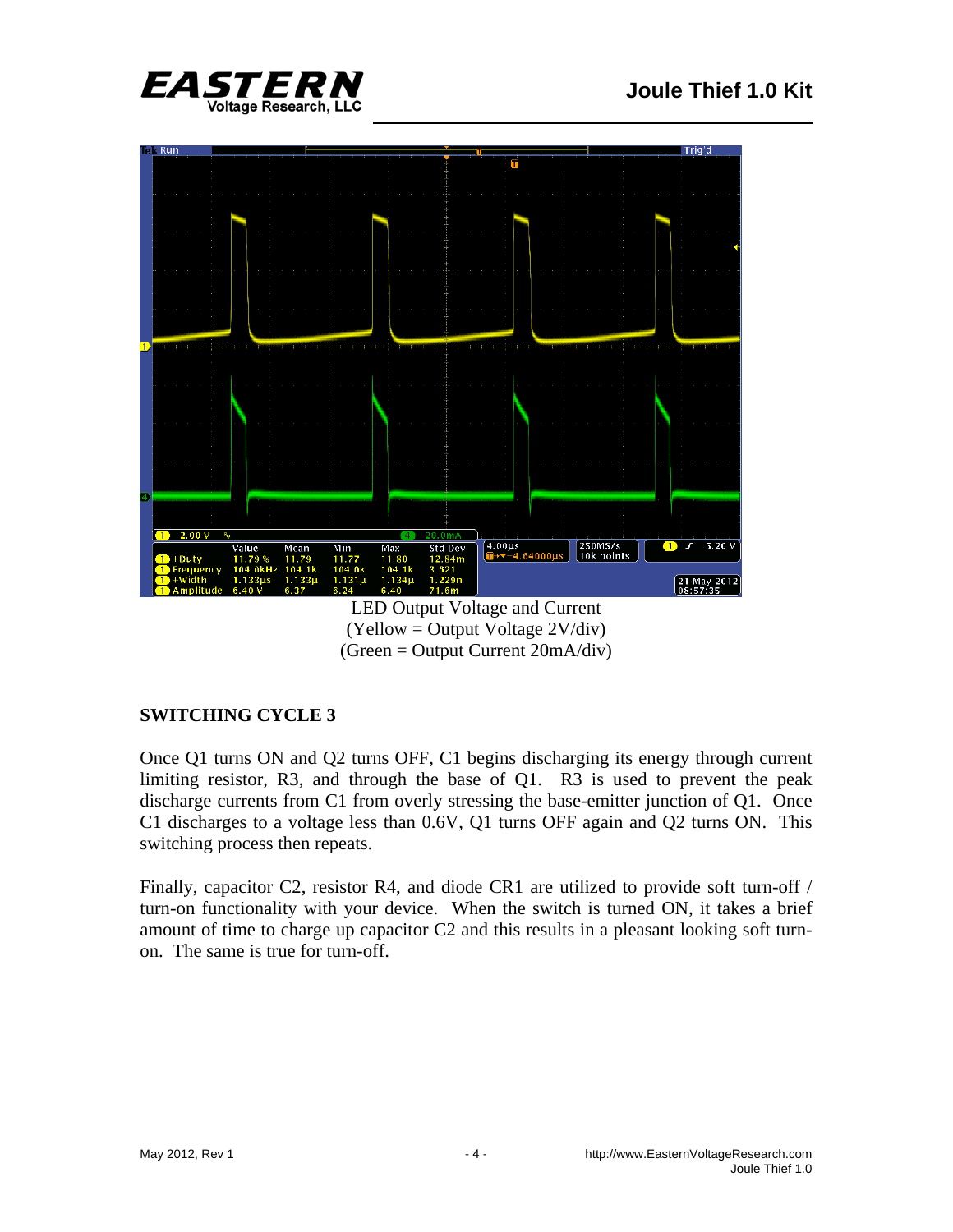

# **Kit Building Tips**

A good soldering technique is key! Let your soldering iron tip gently heat both the wires and pads simultaneously. Apply solder to the wire and the pad when the pad is hot enough to melt the solder. The finished joint should appear like a small shiny drop of water on paper, somewhat soaked in. If the pads have not heated up sufficiently, melted solder (heated only by the soldering iron itself) will form a cold solder joint and will not conduct properly. These cold joints appear as dull beads of solder, and can be easily fixed by applying additional heat to the pad and wire. All components, unless otherwise noted, should be mounted on the top side of the board. This is the side with the silkscreen printing.

When installing components, the component is placed flat to the board and the leads are bent on the backside of the board to prevent the part from falling out before soldering. The part is then soldered securely to the board, and the remaining lead length is clipped off. It is also extremely important to place the components as close to the board as possible. This is necessary for proper operation over the wide frequency range of the various kits we provide. Also be sure that component lead lengths are always as short as possible. This will avoid adding any stray capacitances or inductances that can be detrimental to circuit operation.

An alternative approach (which is actually the one I use) is to install the component into the board and then apply a piece of masking tape on the topside to the hold the component in place temporarily. The leads on the backside of the board are then trimmed leaving about 0.10" lead protruding through the backside of the board, and then soldered from the backside. You can then remove the masking tape, and finally apply a small amount of solder on the top to complete the joint on both sides. This is shown in the figure below.

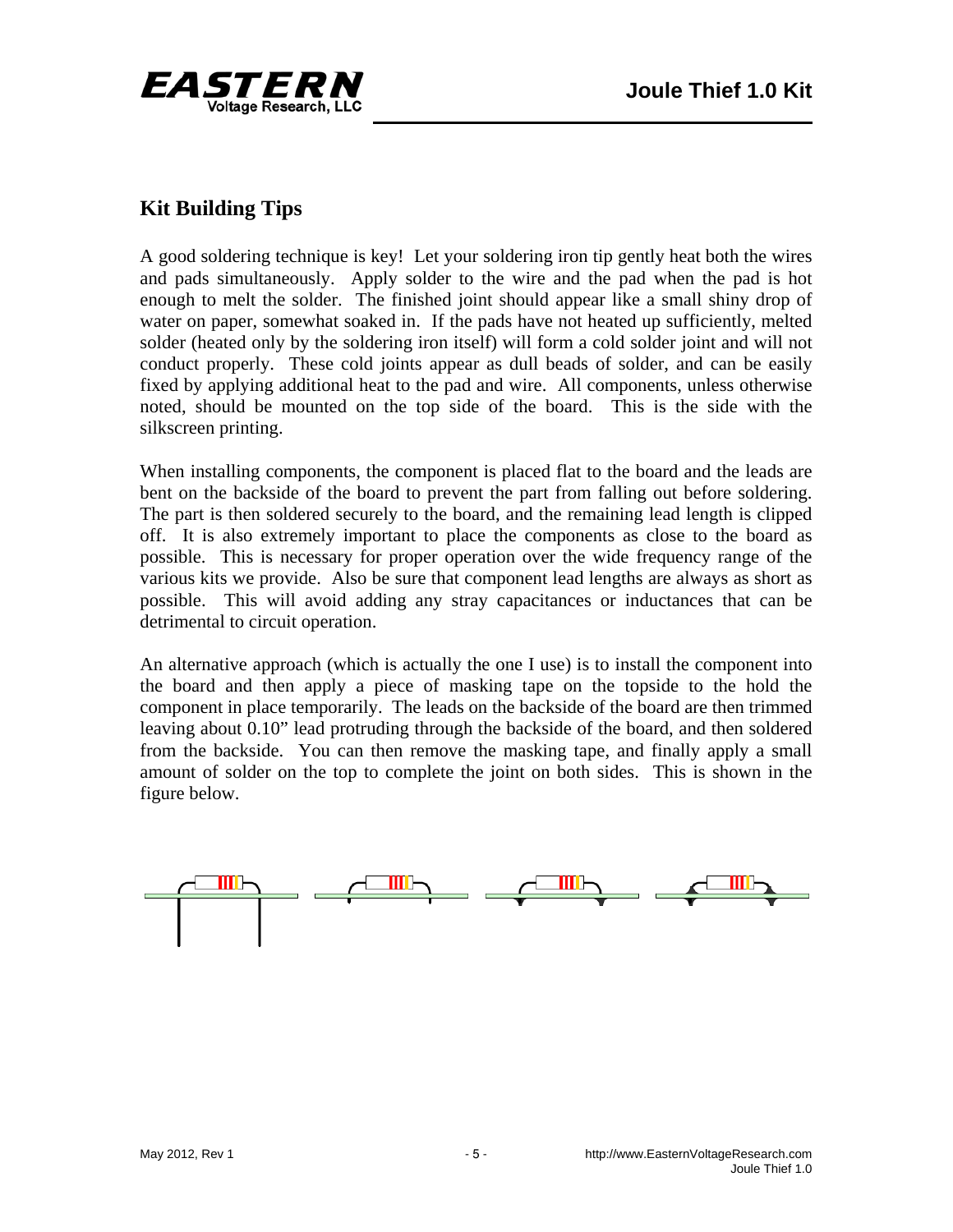



### **Joule Thief 1.0 Kit Parts List**

#### **RESISTORS**

| 1k Resistor (brown-black-red), R1 |
|-----------------------------------|
|                                   |

- □ 1 51k Resistor (green-brown-orange), R2
- $\Box$  1 100 ohm Resistor (brown-black-brown), R3
- 1 330 ohm Resistor (orange-orange-black), R4

# **CAPACITORS**

| $\Box$ | 15pF Ceramic Capacitor (marked 15J), C1 |
|--------|-----------------------------------------|
| $\Box$ | 22uF Electrolytic Capacitor, C2         |

# **DIODES**

**12** LED, White, T-1-3/4, D1, D2

# **SEMICONDUCTORS**

| $\Box$ |  | 2N3904 Transistor, Q1,Q2 |  |
|--------|--|--------------------------|--|
|--------|--|--------------------------|--|

 $\Box$  1 1N4148 Resistor, R4

# **MISCELLANEOUS**

- $\Box$  1 Inductor, 330uH, L1<br> $\Box$  1 Switch Slide SW1
- 1 Switch, Slide, SW1
- **D** 2 AA Battery Clips, BAT1
- $\Box$  1 PCB Board, Joule Thief 1.0
- 1 Schematic, Joule Thief 1.0

# **REQUIRED, NOT SUPPLIED**

 $\Box$  1 AA Battery, BAT1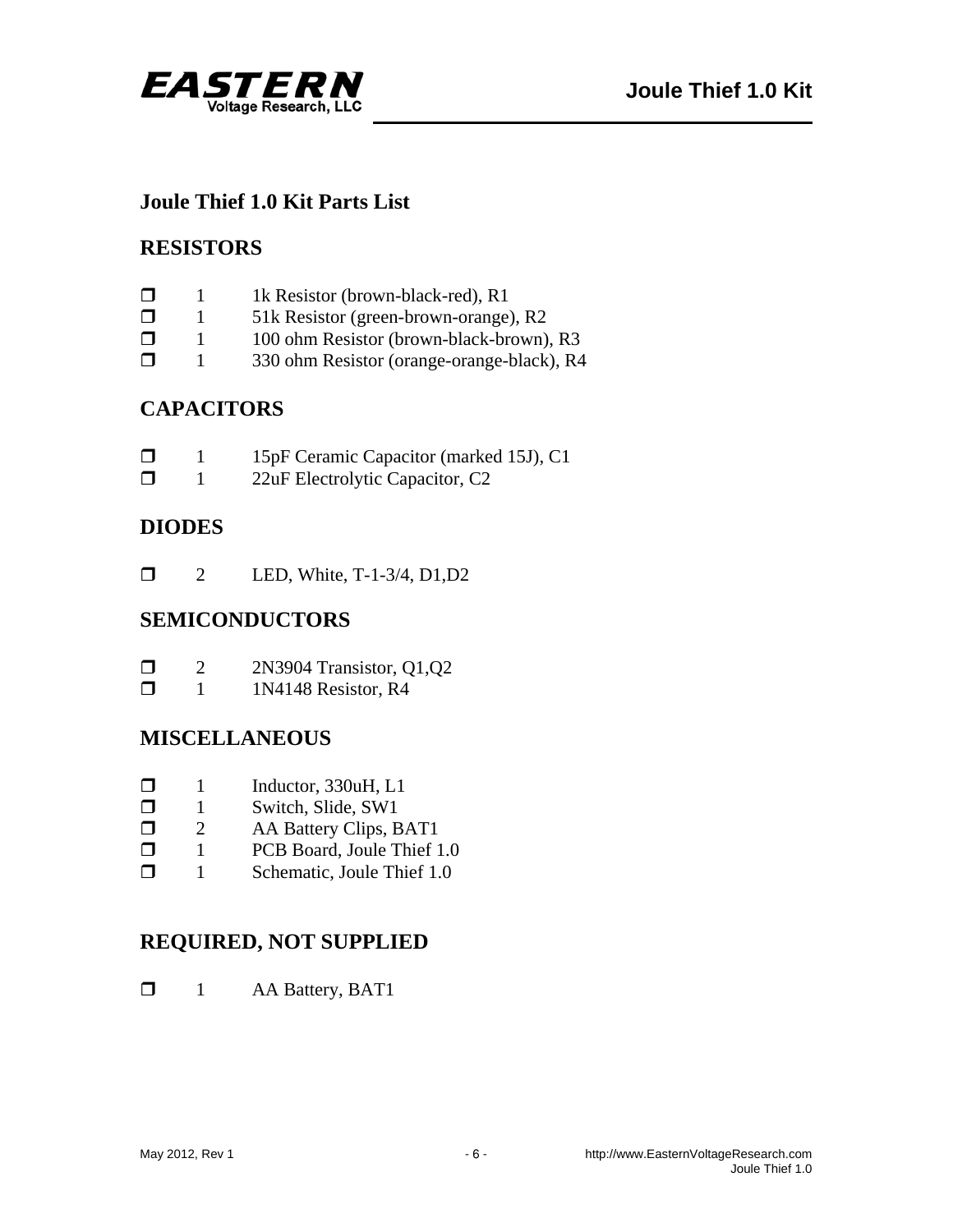

# **Joule Thief 1.0 - Component Layout Diagram**

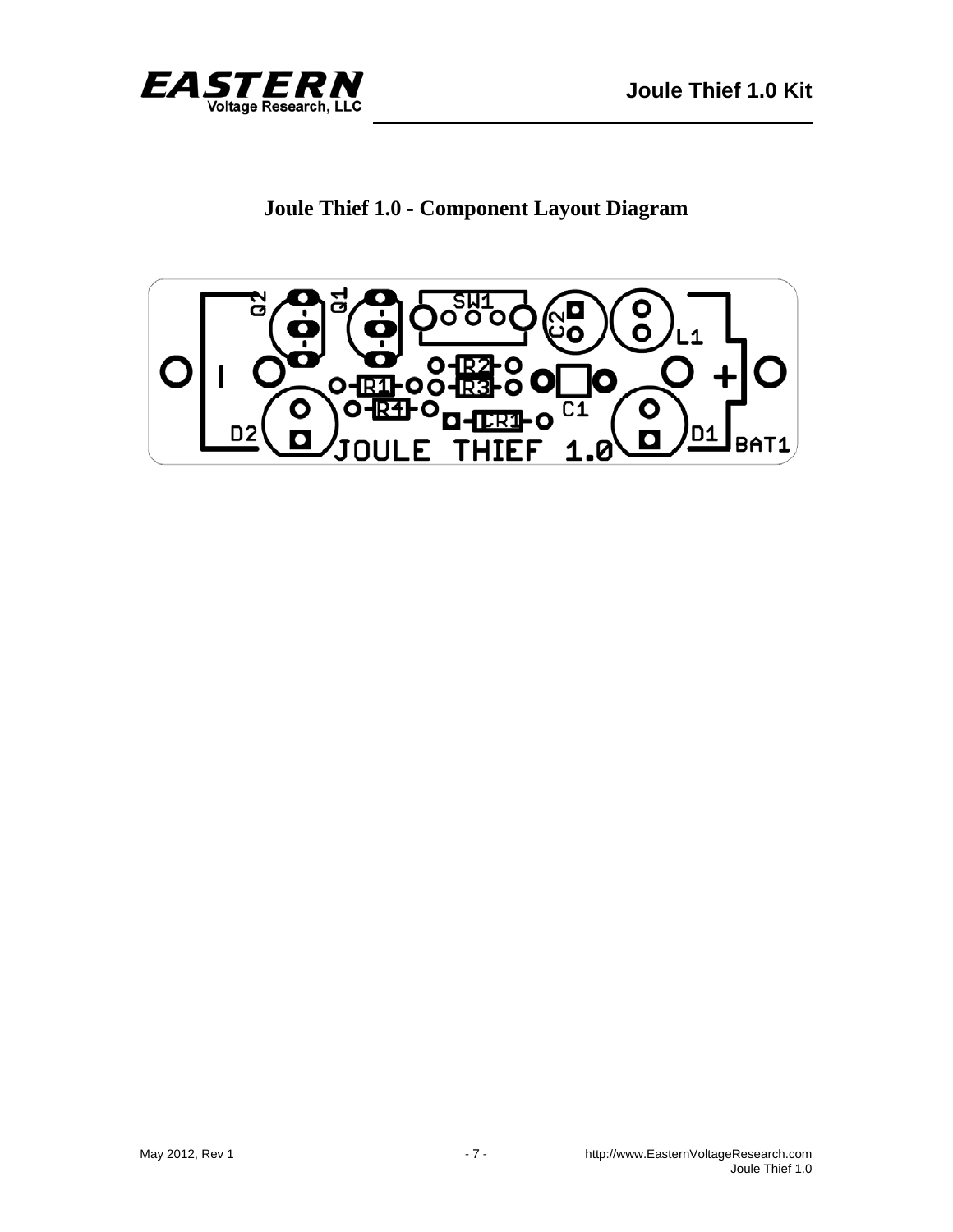

# **KIT Building Instructions**

Now we will begin building the kit. There are just a few more important things to know before we install the first components.

For each component, the word "install" always means the following:

- 1. Pick the correct value to start with.
- 2. Insert the component into the correct printed circuit board (PCB) location.
- 3. Orient the component correctly especially when there is a right and a wrong way to solder it in. (i.e. Electrolytic capacitors, diodes, ICs, transistors, etc...)
- 4. Solder all connections unless directed otherwise. Ensure enough heat is used to allow solder to flow for clean, shiny, and completed connections.

Also, please be sure to take us seriously when we say that good soldering is the key to the proper operation of your circuit!

- Use a 25W soldering pencil with a clean, sharp tip. DO NOT USE a high power soldering gun such as those trigger activated units.
- Use only rosin core solder intended for electronics use
- Ensure your work area is clean, and has plenty of bright lighting
- Build your kit in stages, taking breaks to check your work. Be sure to clean the board periodically with a brush or compressed air to remove any excess wire cuttings, etc…

Okay, so lets begin!

- $\Box$  1. Install R1, 1k resistor (brown-black-red)
- □ 2. Install R2, 51k resistor (green-brown-orange)
- 3. Install R3, 100 ohm resistor (brown-black-brown)
- 4. Install R4, 330 ohm resistor (orange-orange-brown)
- $\Box$  5. Install CR1, 1N4148 diode (marking 1N4148)
- 6. Install C1, 15pF capacitor (marking 15J)
- □ 7. Install C2, 22uF electrolytic capacitor
- $\Box$  8. Install L1, 330uH inductor (marking 331)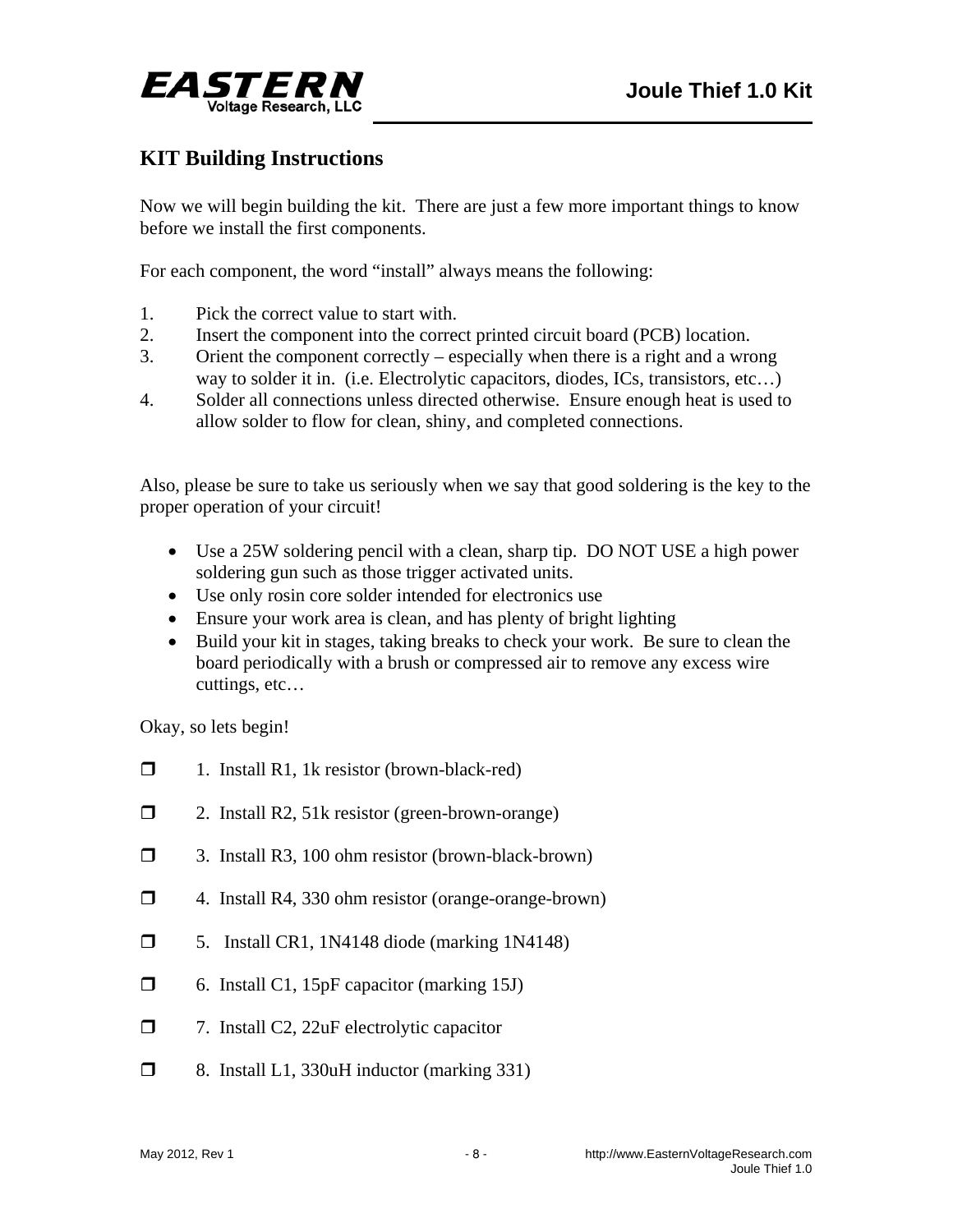

- $\Box$  9. Install D1, LED. The short lead of the diode is the cathode and will install into the square pad on the PCB board.
- $\Box$  10. Install D2, LED. The short lead of the diode is the cathode and will install into the square pad on the PCB board.
- 11. Install Q1, 2N3904 transistor. This transistor needs to be orientated properly. Please insert Q1 into the board with the flat edge of the transistor orientated according to the silkscreen layout drawing.
- 12. Install Q2, 2N3904 transistor. This transistor needs to be orientated properly. Please insert Q2 into the board with the flat edge of the transistor orientated according to the silkscreen layout drawing.
- $\Box$  13. Install SW1, switch. Note that there is no incorrect way to install this switch. The switch may be inserted in any orientation.
- 14. Install the (2) AA battery clips to the **underside** of the board.

Congratulations! You have just completed your Joule Thief 1.0 kit. Please take a few moments to look over the board and ensure that all the components are installed properly with the correct orientation. Since some of the parts may be unfamiliar to you, you may want to be extra sure that they have been inserted correctly. After you are sure that everything seems to be properly installed, move on to the set-up and testing section.

# **Set-up and Testing**

Okay, so lets begin!

- 1. Install an AA battery into the battery clips. Make sure the battery is installed with the correct polarity.
- $\Box$  2. Turn the switch to the ON position if the LEDs are not already illuminated.

Congratulations! Your Joule Thief 1.0 is now completed and operational.